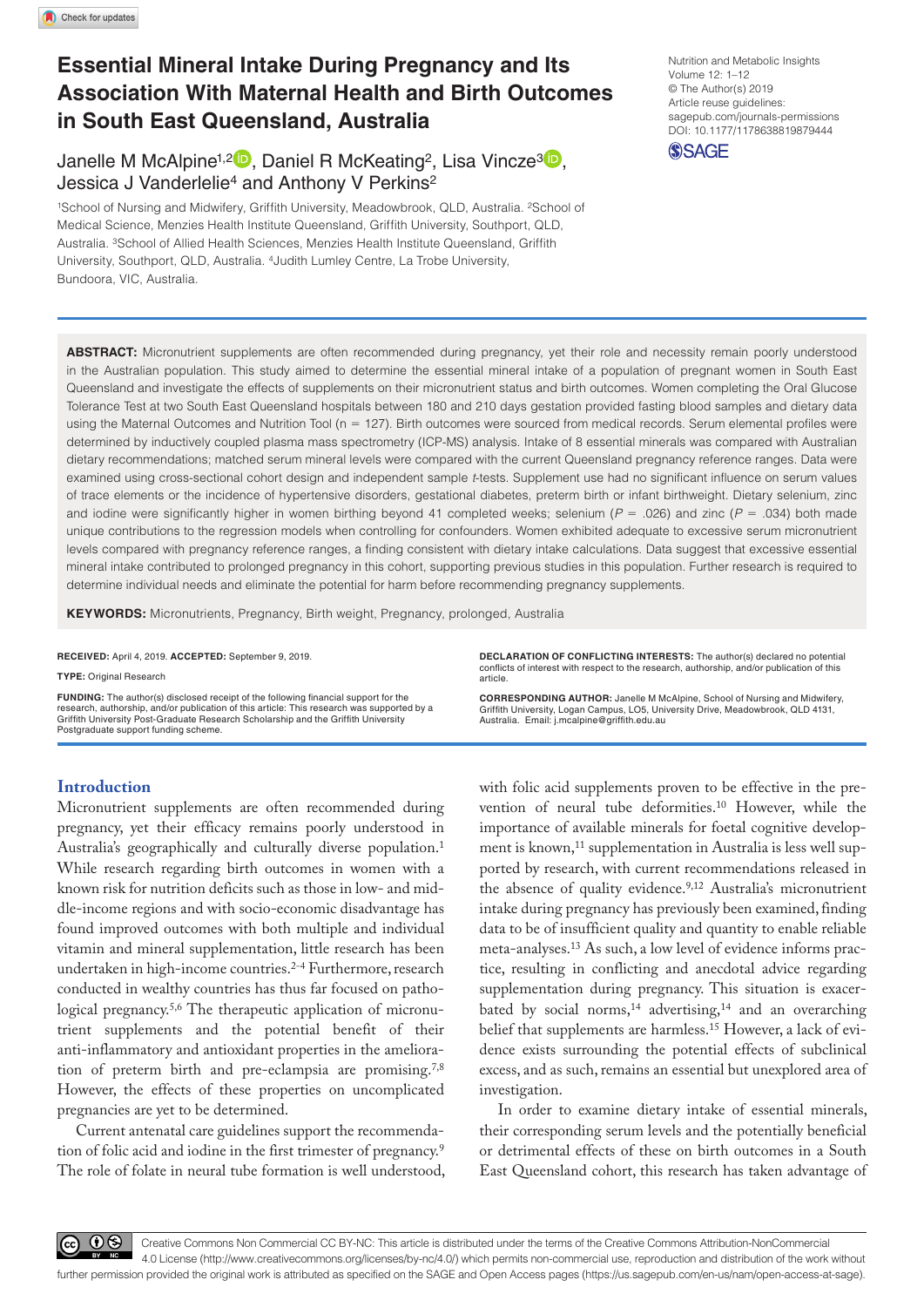recently developed inductively coupled plasma mass spectrometry (ICP-MS) serum element extraction processes<sup>16,17</sup> and the Maternal Outcomes and Nutrition Tool (MONT). Based on previously validated food frequency questionnaires, the MONT collects self-reported data regarding 259 individual foods, micronutrient supplements, 190 constituent nutrients, their related components, and 8 birth outcomes.18 These combined methods offer a novel approach to assessing the intake of trace minerals during pregnancy, the effect of diet and supplements on serum mineral levels and their potential influence on birth outcomes.

## **Participants and Methods**

Pregnant women between 180 and 210 days of gestation residing in South East Queensland were the focus of this research. Women presenting to either the Gold Coast University Hospital or the Royal Brisbane and Women's Hospitals for an Oral Glucose Tolerance Test between September 5, 2017 and June 26, 2018 were approached and offered study participation by the researcher. Written informed consent was obtained prior to both biological and data sampling.

Fasting blood samples were collected at recruitment into serum separator tubes (SSTs) and conveyed to the School of Medical Science, Griffith University Gold Coast Campus for processing. Samples were rested for 30 minutes and then centrifuged under refrigeration at 1500*g* for 10 minutes. Serum was subsequently aliquoted into Eppendorf tubes and stored at –80°C until analysis. Serum elemental values were determined using an inductively coupled plasma mass spectrometer (ICP-MS). Samples were prepared in a 1:10 dilution with a solution of 2.8% ammonia, 10% isopropanol, 0.2% triton X solution, 0.1% ethylenediaminetetraacetic acid (EDTA), and high purity  $H_2O^{19,20}$  Samples were measured on an Agilent 7900 ICP-MS. Quality control standards between 10 and 100 µg/L were analysed every 12 samples. Sc, Y, In, and Tb were added to all samples (final concentration of 10 µg/L) as an internal standard to account for instrument drift. ClinCheck trace element controls for serum (Levels I and II, ref 8880- 8882) were used for an external quality-assurance test. The limit of detection was set at 3 times the standard deviation of 20 blank replicates, and limit of quantification set at 10 times the standard deviation of the 20 blank replicates. This methodology has recently been validated in a number of studies and been found to be reliable with regard to 29 trace elements;<sup>16</sup> in particular, magnesium (Mg), calcium (Ca), iron (Fe), copper (Cu), zinc (Zn), molybdenum (Mo), selenium (Se), and iodine (I) levels have been validated in ICP-MS analysis of serum samples processed using this technique.<sup>17</sup> As such, this research will focus on these essential elements.

Dietary data were self-reported by participants using the MONT, an instrument designed for exclusive administration in a digital format.18 Food frequency questionnaires (FFQs) in the tool were adapted from the previously validated Norwegian Mother and Child (MoBa) Study<sup>21</sup> with reference to the Harvard,<sup>22</sup> the Block,<sup>23</sup> and diet history questionnaires.<sup>24</sup> Surveys were designed with a minimal language component, facilitating engagement with women with English literacy limitations. Respondents were asked to report food and micronutrient supplement frequency in the month prior to participation; resulting values therefore represented second trimester intake. Each response was allocated a numerical value, facilitating calculation of the average equivalent serves consumed by the respondent per day. Nutrient equivalents for each food were then calculated using the Australian Food Composition Database values.25 Data relating to Mg, Ca, Fe, Cu, Zn, Mo, Se, and I were extracted from the database along with information regarding the demographic characteristics and obstetric outcomes of eligi-

ble participants. Dietary mineral intake was compared with the Australian Dietary Guidelines;<sup>26</sup> serum values were compared with the current reference ranges for each of the elements during the second and third trimesters of pregnancy.27-29

A total of 196 women were recruited to the study and provided blood samples. Women were excluded from this analysis if they did not complete the full MONT survey set ( $n = 38$ ), were not between 180 and 210 days gestation at recruitment (n  $= 18$ ), birthed at a nonparticipating hospital (n = 7), or were outside the target age range (18-44 years,  $n = 1$ ). Biological samples were missing at time of analysis in 5 cases. The final data set comprised 127 women.

Descriptive statistics were used to detail the cohort (Table 1). Demographics examined include maternal age (continuous and categorical – under 24, 25-29, 30-34, and over 35 years), parity (nulliparous/multiparous), cultural or linguistically diversity (defined as identifying with an ethnicity other than white and/or birth in a traditionally non-English speaking country – dichotomous), education (categorical – did not attend/finish high school, finished high school, TAFE trade or apprenticeship, university degree), income (categorical – <50k, 50-70k, 70-120k, and >120k), smoking (dichotomous), supplement use (multiple micronutrient formulations and/or individual supplements, dichotomous), and body mass index (BMI; dichotomous – lean/overweight and categorical – underweight <18.5 kg/m2, healthy weight 18.5-24.99 kg/m2, overweight 25.0-29.99 kg/m2, obese class I 30.0-34.99 kg/m2, obese class II 35.0-39.99 kg/m<sup>2</sup>, and morbid obesity  $\geq 40.0$  kg/m<sup>2</sup>); induction of labour (where labour occurred, dichotomous), preterm (<37 completed weeks, dichotomous), and postdates birth (>41 completed weeks, dichotomous), method of due date calculation (dates/scan), hypertensive disorders (HDPs) (dichotomous), gestational diabetes (GDM) (dichotomous), and low birthweight babies (<2500 g, dichotomous) were examined in terms of birth outcomes (No., %).

Relationships between variables were assessed with twotailed Pearson's product-moment correlation analysis; variables  $P \leq 0.05$  were retained as covariates [\(Supplemental Appen](https://journals.sagepub.com/doi/suppl/10.1177/1178638819879444)[dices 1 and 2](https://journals.sagepub.com/doi/suppl/10.1177/1178638819879444)). Variables with correlation coefficients  $\geq 0.7$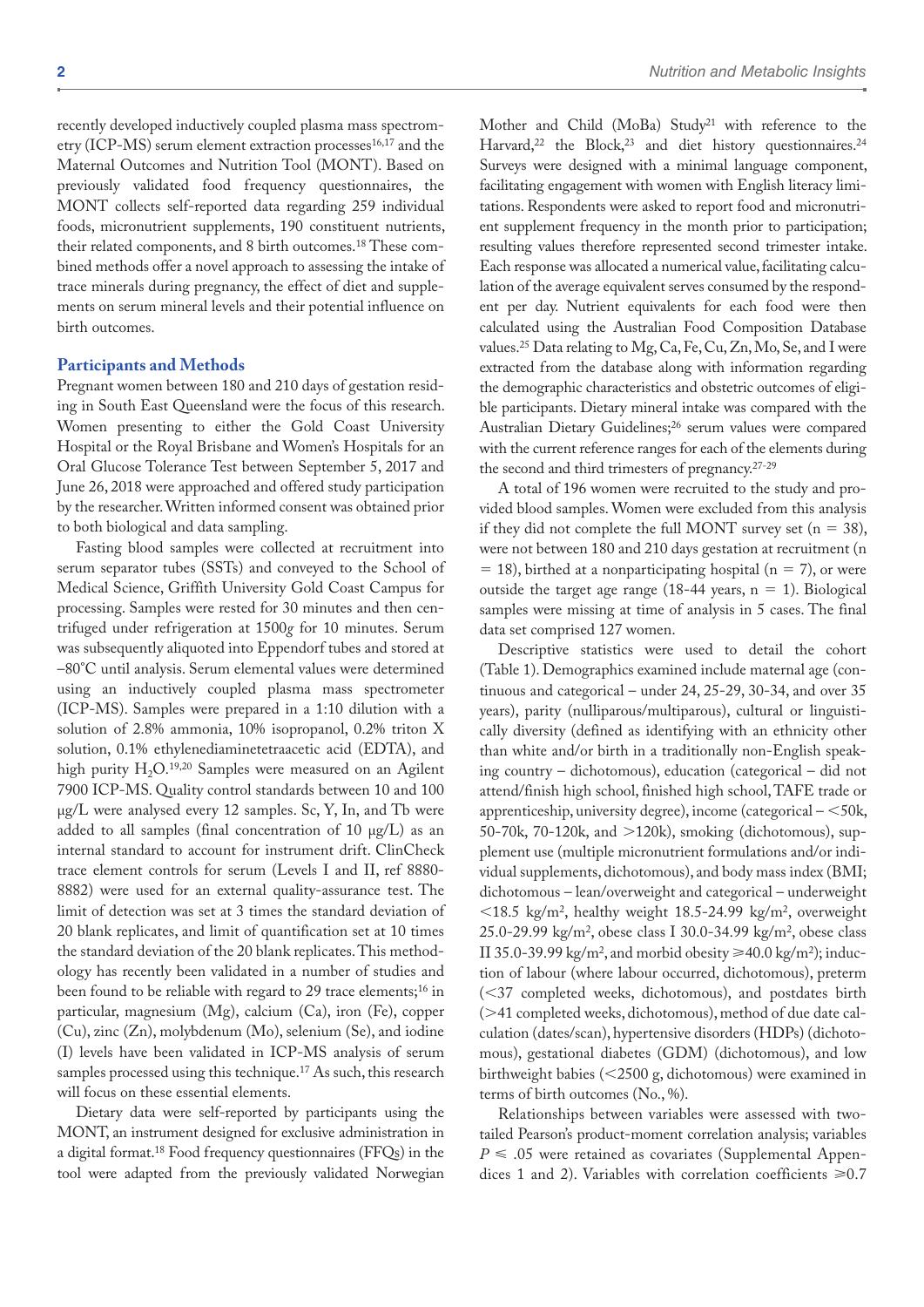**Table 1.** Demographic and outcome characteristics of the MONT pilot cohort.

|                                          | NO. (%)    |               | <b>SUPPLEMENT USE<sup>a</sup></b> |       | $\cal DF$    | P VALUE           |
|------------------------------------------|------------|---------------|-----------------------------------|-------|--------------|-------------------|
|                                          |            | $NO (N = 38)$ | YES ( $N = 89$ )                  |       |              |                   |
| Age group                                |            |               |                                   |       |              |                   |
| $≤24$                                    | 27 (21.2)  | 12 (44.4)     | 15 (55.6)                         | 3.537 | 3            | .316              |
| $25 - 29$                                | 40 (31.5)  | 10(25.0)      | 30(75.0)                          |       |              |                   |
| $30 - 34$                                | 39 (30.7)  | 10(25.6)      | 29 (74.4)                         |       |              |                   |
| $\geqslant$ 35                           | 21(16.5)   | 6(28.6)       | 15 (71.4)                         |       |              |                   |
| <b>BMI</b>                               |            |               |                                   |       |              |                   |
| Lean ( $<$ 25 kg/m <sup>2</sup> )        | 73 (57.5)  | 18 (24.7)     | 55 (75.3)                         | 1.337 | $\mathbf{1}$ | .248              |
| Overweight (≥25 kg/m <sup>2</sup> )      | 50 (39.4)  | 18 (36.0)     | 32 (64.0)                         |       |              |                   |
| Cultural and linguistic diversity (CALD) |            |               |                                   |       |              |                   |
| No                                       | 91(71.7)   | 23 (25.3)     | 68 (74.7)                         | 2.570 | $\mathbf{1}$ | .109              |
| Yes                                      | 36 (28.3)  | 15 (41.7)     | 21(58.3)                          |       |              |                   |
| Income                                   |            |               |                                   |       |              |                   |
| $<$ 50 $k$                               | 40 (31.5)  | 15 (37.5)     | 25(62.5)                          | 2.638 | 3            | .451              |
| 50-70k                                   | 23(18.1)   | 8(34.8)       | 15(65.2)                          |       |              |                   |
| 70-120k                                  | 34 (26.8)  | 8(23.5)       | 26 (76.5)                         |       |              |                   |
| $>120k$                                  | 30 (23.6)  | 7(23.3)       | 23 (76.7)                         |       |              |                   |
| Education                                |            |               |                                   |       |              |                   |
| Did not attend/finish high school        | 23(18.5)   | 11(47.8)      | 12 (52.2)                         | 7.974 | 3            | .047 <sup>b</sup> |
| Finished high school                     | 34 (26.8)  | 13 (38.2)     | 21(61.8)                          |       |              |                   |
| TAFE trade or apprenticeship             | 22 (17.3)  | 4(18.2)       | 18 (81.8)                         |       |              |                   |
| University degree                        | 48 (37.8)  | 10 (20.8)     | 38 (79.2)                         |       |              |                   |
| Parity                                   |            |               |                                   |       |              |                   |
| Nulliparous                              | 73 (57.5)  | 15 (20.5)     | 58 (79.5)                         | 6.181 | 1            | .013 <sup>b</sup> |
| Multiparous                              | 54 (42.5)  | 23 (42.6)     | 31 (57.4)                         |       |              |                   |
| Smoker                                   |            |               |                                   |       |              |                   |
| No                                       | 118 (92.9) | 32 (27.1)     | 86 (72.9)                         | 6.040 | $\mathbf{1}$ | .014 <sup>b</sup> |
| Yes                                      | 9(7.1)     | 6(75.0)       | 2(25.0)                           |       |              |                   |
| Hypertensive disorders                   |            |               |                                   |       |              |                   |
| No                                       | 115 (86.6) | 34 (29.6)     | 81 (70.4)                         | 0.000 | $\mathbf{1}$ | .000              |
| Yes                                      | 12(9.4)    | 2(33.3)       | 8(66.7)                           |       |              |                   |
| Gestational diabetes                     |            |               |                                   |       |              |                   |
| $\mathsf{No}$                            | 110 (86.6) | 31 (28.2)     | 79 (71.8)                         | 0.647 | $\mathbf{1}$ | .276              |
| Yes                                      | 17 (13.4)  | 7(41.2)       | 10 (58.8)                         |       |              |                   |

*(Continued)*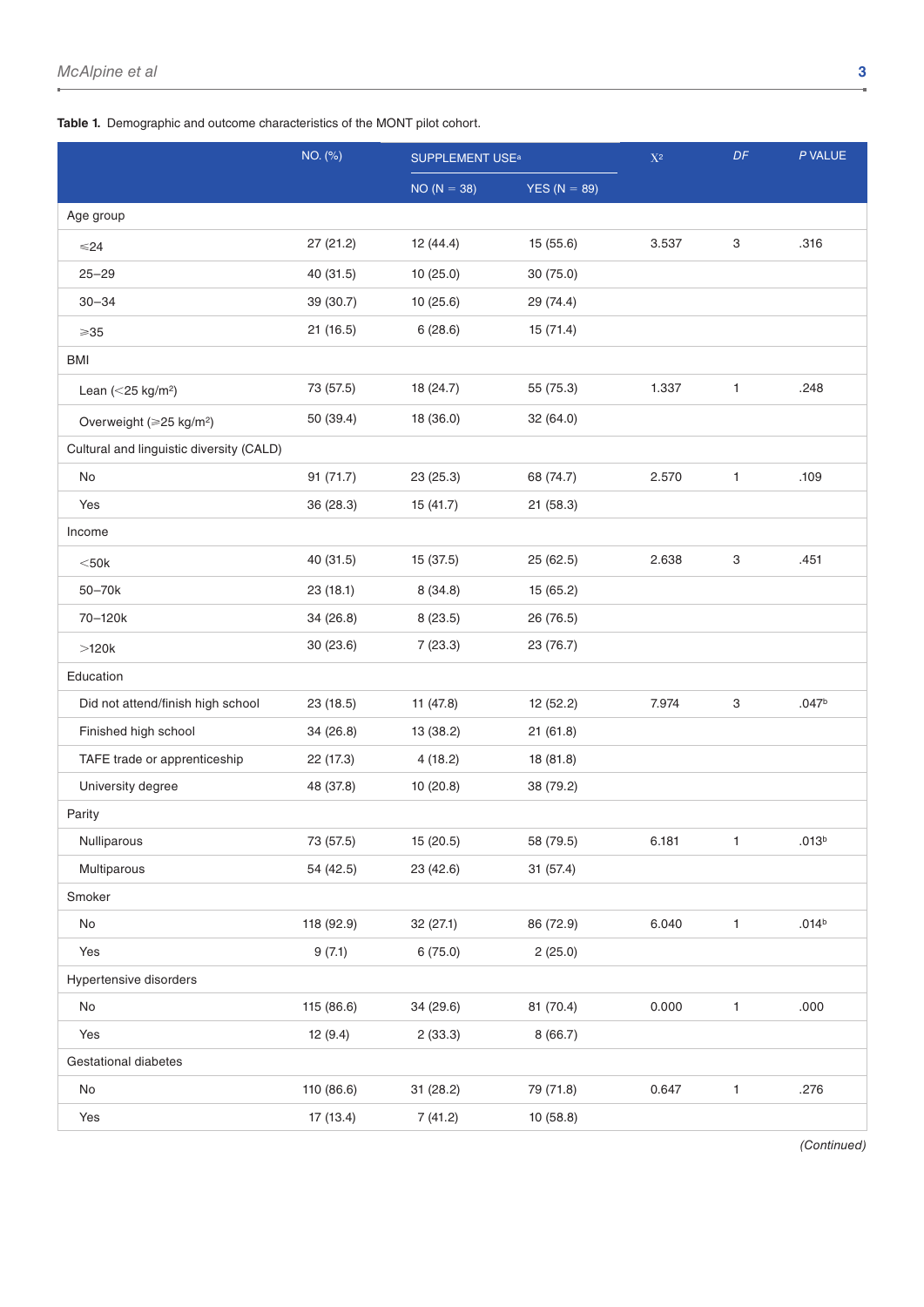#### **Table 1.** (Continued)

|                                                  | NO. (%)    | <b>SUPPLEMENT USE<sup>a</sup></b> |                | $X^2$ | DF           | P VALUE |
|--------------------------------------------------|------------|-----------------------------------|----------------|-------|--------------|---------|
|                                                  |            | $NO (N = 38)$                     | $YES (N = 89)$ |       |              |         |
| Preterm birth (idiopathic)                       |            |                                   |                |       |              |         |
| No                                               | 105 (82.7) | 31(29.5)                          | 74 (70.5)      | 0.728 | 1            | .394    |
| Yes                                              | 16 (12.6)  | 7(43.8)                           | 9(56.2)        |       |              |         |
| Birth $>41$ weeks                                |            |                                   |                |       |              |         |
| No                                               | 114 (89.8) | 36 (31.6)                         | 78 (68.4)      | 0.789 | $\mathbf{1}$ | .374    |
| Yes                                              | 13 (10.2)  | 2(15.4)                           | 11 $(84.6)$    |       |              |         |
| Induction of labour (excluding no labour)        |            |                                   |                |       |              |         |
| No                                               | 54 (42.5)  | 17(31.5)                          | 37 (68.5)      | 0.115 | $\mathbf{1}$ | .734    |
| Yes                                              | 42 (33.1)  | 11(26.2)                          | 31(73.8)       |       |              |         |
| Low birthweight baby (excluding multiple births) |            |                                   |                |       |              |         |
| No                                               | 101 (79.5) | 32 (31.7)                         | 69 (68.3)      | 0.000 | $\mathbf{1}$ | 1.000   |
| Yes                                              | 19 (15.0)  | 6(31.6)                           | 13 (68.4)      |       |              |         |

Abbreviations: BMI, body mass index; CALD, cultural and linguistic diversity; MONT, Maternal Outcomes and Nutrition Tool. aIncludes multiple and individual micronutrient supplements.

**bStatistically significant.** 

**Table 2.** Simple logistic regression of demographic variables with significant supplement associations.

| <b>VARIABLE</b> |                                                                                                               | NO. (%)    | $\beta$  | <b>WALD</b> | <b>OR</b> | 95% CI AOR   |              | P VALUE           |
|-----------------|---------------------------------------------------------------------------------------------------------------|------------|----------|-------------|-----------|--------------|--------------|-------------------|
|                 |                                                                                                               |            |          |             |           | <b>LOWER</b> | <b>UPPER</b> |                   |
| Parity          | Multiparous                                                                                                   | 54 (42.5)  | Referent |             |           |              |              |                   |
|                 | Nulliparous                                                                                                   | 73 (57.5)  | 1.118    | 8.968       | 3.059     | 1.429        | 6.549        | .004 <sup>a</sup> |
| Education       | <high school<="" td=""><td>23(18.5)</td><td>Referent</td><td></td><td></td><td></td><td></td><td></td></high> | 23(18.5)   | Referent |             |           |              |              |                   |
|                 | High school                                                                                                   | 34(26.8)   | 0.742    | 1.826       | 0.716     | 2.100        | 6.173        | .177              |
|                 | <b>TAFE</b>                                                                                                   | 22 (17.3)  | 1.243    | 3.806       | 3.472     | 0.994        | 12.048       | .051              |
|                 | University                                                                                                    | 48 (37.8)  | 1.475    | 7.382       | 4.367     | 1.508        | 12.658       | .007a             |
| Smokers         | No                                                                                                            | 118 (92.9) | Referent |             |           |              |              |                   |
|                 | Yes                                                                                                           | 9(7.1)     | $-1.882$ | 5.017       | 0.152     | 0.029        | 0.790        | .025a             |

Abbreviation: AOR, adjusted odds ratio.

aStatistically significant.

were considered collinear and treated as a single variable for analysis purposes. Correlations between supplement use and descriptive variables were analysed with chi-square analyses  $(\chi^2, df, P$  value – Table 1) and subsequently analysed with simple logistic regression (Table 2). Independent samples *t*-tests were used to examine the differences in mean values for dietary (Table 3) and serum values (Table 4) between supplement users and nonusers. Linear regression analysis was performed using serum and dietary elemental values (continuous and dependent) and birth outcomes (categorical and independent); multiple regression was subsequently performed adding identified covariates into the regression models (Tables 5 and 6). Data analysis was performed using SPSS, version 25.0, IBM Corp. 2017.

This research was approved by the Gold Coast Hospital and Health Service Human Ethics (HREC 16/QGC/70) and Griffith University Human Ethics Committees (HREC 2016/423). All women included in this cohort gave written consent for the release of their perinatal data from their medical record.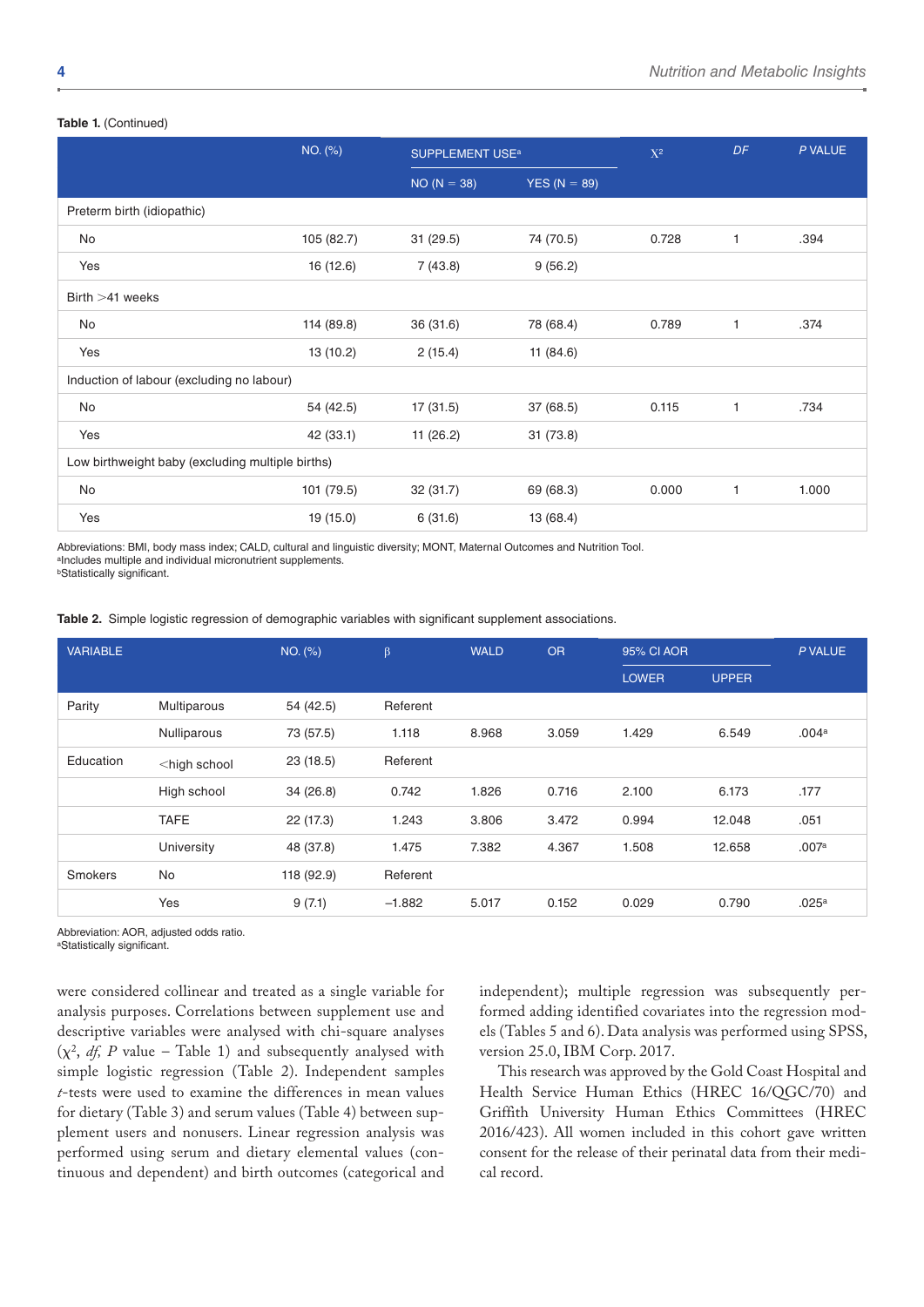|                               | <b>NO MUMS</b> | <b>MONT DIETARY DATA</b> | N. | <b>MUMS</b> | <b>MONT DIETARY DATA</b> | N. | <b>TVALUE</b> | <b>P VALUE</b>      | <b>RDI</b>       |             | <b>MONT DATA TOTAL</b> |  |  |
|-------------------------------|----------------|--------------------------|----|-------------|--------------------------|----|---------------|---------------------|------------------|-------------|------------------------|--|--|
|                               | <b>MEAN</b>    | <b>RANGE</b>             |    | <b>MEAN</b> | <b>RANGE</b>             |    |               |                     |                  | <b>MEAN</b> | 95% CI                 |  |  |
| $Ia$ , $\mu$ g/day            | 193            | 162-206                  | 43 | 348         | 329-370                  | 83 | $-9.171$      | < 0.01 <sup>b</sup> | 220              | 295         | 274-316                |  |  |
| $Mo, \mu g/day$               | 72             | 64-82                    | 40 | 78          | 72-84                    | 80 | $-1.270$      | .208                | 50               | 76          | 71-79                  |  |  |
| $Zn^a$ , mg/day               | 16             | 14-18                    | 43 | 24          | $23 - 25$                | 82 | $-6.779$      | < 0.01 <sup>b</sup> | 11               | 22          | $20 - 23$              |  |  |
| $\mathsf{Se}^a$ , $\mu$ g/day | 79             | 69-88                    | 42 | 122         | 116-130                  | 80 | $-7.046$      | < 0.01 <sup>b</sup> | 65               | 107         | 98-111                 |  |  |
| $Fea$ , mg/day                | 31.5           | 18-48                    | 43 | 69.1        | 58-82                    | 84 | $-4.447$      | < 0.01 <sup>b</sup> | 27               | 32.3        | 47-65                  |  |  |
| $Caa$ , mg/day                | 1441           | 1225-1623                | 43 | 1470        | 1335-1550                | 84 | $-0.258$      | .798                | 1000             | 1474        | 1362-1559              |  |  |
| Mg <sup>a</sup> , mg/day      | 803            | 562-1042                 | 43 | 731         | 615-745                  | 84 | 0.594         | .555                | 350-360          | 597         | 668-849                |  |  |
| $Cua$ , mg/day                | 2.03           | $1.7 - 2.2$              | 39 | 2.46        | $2.3 - 2.6$              | 76 | $-2.696$      | .009 <sup>b</sup>   | 1.3 <sup>c</sup> | 2.3         | $2.2 - 2.4$            |  |  |

**Table 3.** MONT dietary data – multiple micronutrient supplement (MuMS) versus nonsupplement groups.

Abbreviation: MONT, Maternal Outcomes and Nutrition Tool.

aIncluded in MuMS

**bStatistically significant** 

cAdequate intake.

|  |  |  |  |  |  |  |  |  | Table 4. ICP-MS serum analysis - multiple micronutrient supplement (MuMS) versus non-supplement groups. |  |
|--|--|--|--|--|--|--|--|--|---------------------------------------------------------------------------------------------------------|--|
|--|--|--|--|--|--|--|--|--|---------------------------------------------------------------------------------------------------------|--|

|                             | <b>MUMS</b> | <b>MONT ICP-MS NO</b> | N  | <b>MUMS</b> | N.<br><b>MONT ICP-MS</b> |    | <b>TVALUE</b> | P VALUE | <b>TRIMESTER 2/3</b><br><b>REF RANGE</b> | <b>MONT ICP-MS</b> |               |
|-----------------------------|-------------|-----------------------|----|-------------|--------------------------|----|---------------|---------|------------------------------------------|--------------------|---------------|
|                             | <b>MEAN</b> | 95% CI                |    | <b>MEAN</b> | 95% CI                   |    |               |         |                                          | <b>MEAN</b>        | 95% CI        |
| $I^a$ , $\mu$ g/L           | 90.1        | 84.7-93.7             | 42 | 91.2        | 86.1-92.2                | 81 | $-0.403$      | .688    | 40-92                                    | 90.8               | 88.2-93.5     |
| Mo, $\mu$ g/L               | 0.66        | $0.55 - 0.72$         | 39 | 0.67        | $0.61 - 0.71$            | 78 | $-0.316$      | .753    | $0.3 - 2.0$                              | 0.67               | $0.63 - 0.70$ |
| $Zn^a$ , mg/L               | 0.78        | $0.71 - 0.81$         | 43 | 0.77        | $0.71 - 0.81$            | 84 | 0.233         | .816    | $0.50 - 0.80$                            | 0.78               | $0.75 - 0.80$ |
| Se <sup>a</sup> , $\mu$ g/L | 74.1        | 70.2-79.0             | 43 | 75.5        | 71.2-78.0                | 84 | $-0.484$      | .630    | 71-145                                   | 75.0               | 72.1-77.8     |
| Fe <sup>a</sup> , mg/L      | 1062        | 814-1341              | 38 | 1076        | 990-1167                 | 84 | $-0.112$      | .911    | 279.2-1954.6                             | 1071               | 979-1164      |
| $Caa$ , mg/L                | 54.3        | 53.5-54.7             | 42 | 54.2        | 53.6-54.7                | 79 | 0.229         | .820    | 44-53                                    | 54.2               | 53.8-54.7     |
| $Mga$ , mg/L                | 17.8        | 17.0-17.9             | 43 | 17.5        | 16.8-17.5                | 84 | 1.045         | .299    | 11.2-22.4                                | 17.6               | 17.3-17.9     |
| $Cua$ , mg/L                | 2.49        | 2.30-2.67             | 40 | 2.39        | 2.24-2.44                | 84 | 1.138         | .259    | $1.3 - 2.4$                              | 2.42               | 2.34-2.50     |

Abbreviations: ICP-MS, inductively coupled plasma mass spectrometer; MONT, Maternal Outcomes and Nutrition Tool. aIncluded in MuMS

## **Results**

Women of this cohort were most commonly white, nonsmoking, university educated, nulliparous, aged 25 to 29 years or with a BMI in the healthy range (Table 1). Pregnancy complication rates reflected state-wide statistics.30 The majority of estimated due dates were calculated by early ultrasound scan rather than last menstrual period (72.4%,  $n = 92$  vs 27.6%,  $n = 35$ ). No significant association was found between the method of calculation and gestation at birth (*P* = .069). Mean gestational length between the 2 groups did not significantly differ  $(P = .109)$ .

Significant correlations were demonstrated between demographic, outcome, supplement use, and dietary mineral intake [\(Supplemental Appendix 1\)](https://journals.sagepub.com/doi/suppl/10.1177/1178638819879444). Collinearity was found between

numerous variables; these have been considered on an analysis by analysis basis. Maternal age, education, and income exhibited significant associations (*P* < .001); smoking status was associated with education  $(P = .009)$ , while cultural and linguistic diversity demonstrated association with income  $(P = .042)$  and education  $(P = .017)$ . Household income was associated with lean or overweight status, rather than BMI as a continuous variable. Birth beyond 41 completed weeks was inversely associated with parity but positively correlated with induction of labour ( $P = .047$ ); hypertensive disorders of pregnancy demonstrated positive correlation with induction of labour ( $P < .001$ ) but a negative correlation with gestational length at birth  $(P = .011)$ .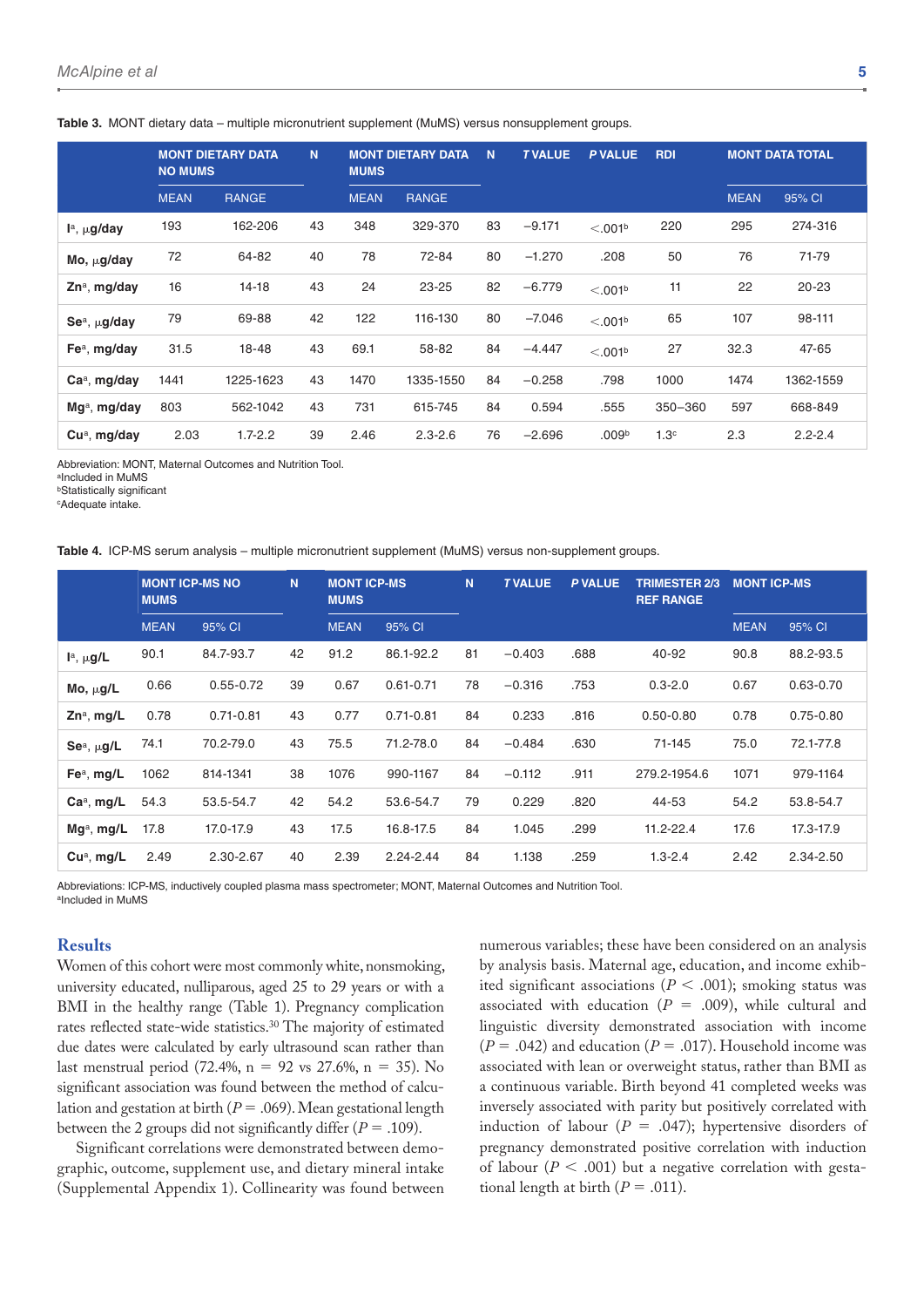|  | Table 5. Multiple linear regression – outcomes, covariates, and micronutrient intake – MONT dietary data. |  |  |  |  |  |  |  |  |  |
|--|-----------------------------------------------------------------------------------------------------------|--|--|--|--|--|--|--|--|--|
|--|-----------------------------------------------------------------------------------------------------------|--|--|--|--|--|--|--|--|--|

| <b>BIRTH OUTCOME (COVARIATES)</b>                                 | <b>MICRONUTRIENT</b>   | ${\sf N}$ | $\beta$   | STANDARDISED $\beta$ | 95% Cl $\beta$ |              | P VALUE |
|-------------------------------------------------------------------|------------------------|-----------|-----------|----------------------|----------------|--------------|---------|
|                                                                   |                        |           |           |                      | <b>LOWER</b>   | <b>UPPER</b> |         |
| Hypertensive disorders <sup>a</sup> (4, 5, 7, 8)                  | Selenium <sup>b</sup>  | 89        | $-7.624$  | $-0.053$             | $-41.324$      | 26.077       | .654    |
|                                                                   | Molybdenum             | 87        | 7.099     | 0.084                | $-14.015$      | 28.213       | .505    |
|                                                                   | Magnesium <sup>c</sup> | 93        | $-0.047$  | $-0.065$             | $-0.214$       | 0.120        | .577    |
|                                                                   | Iron                   | 84        | 2.481     | 0.024                | $-22.849$      | 27.810       | .846    |
|                                                                   | Copper                 | 84        | $-0.247$  | $-0.084$             | $-0.954$       | 0.459        | .488    |
| Gestational diabetes <sup>d</sup> (7)                             | Selenium <sup>b</sup>  | 123       | $-7.451$  | $-0.065$             | $-29.191$      | 14.288       | .499    |
|                                                                   | Molybdenum             | 120       | $-0.879$  | $-0.012$             | $-14.251$      | 12.493       | .897    |
|                                                                   | Magnesium <sup>c</sup> | 127       | 0.042     | 0.066                | $-0.076$       | 0.161        | .481    |
|                                                                   | Iron                   | 115       | $-4.543$  | $-0.052$             | $-21.615$      | 12.528       | .599    |
|                                                                   | Copper                 | 115       | $-0.385$  | $-0.160$             | $-0.858$       | 0.088        | .110    |
| Induction of labour <sup>e</sup> (3, 6)                           | Selenium <sup>b</sup>  | 92        | $-10.976$ | $-0.142$             | $-27.289$      | 5.337        | .185    |
|                                                                   | Molybdenum             | 90        | $-2.678$  | $-0.054$             | $-14.055$      | 8.698        | .641    |
|                                                                   | Magnesium <sup>c</sup> | 96        | $-0.044$  | $-0.109$             | $-0.132$       | 0.044        | .324    |
|                                                                   | Iron                   | 87        | 2.508     | 0.044                | $-10.897$      | 15.914       | .711    |
|                                                                   | Copper                 | 87        | 0.206     | 0.125                | $-0.172$       | 0.583        | .282    |
| Gestation $<$ 37 weeks <sup><math>f</math></sup> (1, 3, 8, 10)    | Selenium <sup>b</sup>  | 115       | 0.412     | 0.004                | $-28.874$      | 29.697       | .978    |
|                                                                   | Molybdenum             | 112       | 4.183     | 0.058                | $-13.845$      | 22.210       | .646    |
|                                                                   | Magnesium <sup>c</sup> | 118       | $-0.025$  | $-0.039$             | $-0.192$       | 0.141        | .763    |
|                                                                   | Iron                   | 108       | $-7.380$  | $-0.090$             | $-28.582$      | 13.822       | .492    |
|                                                                   | Copper                 | 107       | 0.059     | 0.022                | $-0.685$       | 0.803        | .876    |
| Gestation $> 41$ weeks <sup><math>f</math></sup> (2, 4, 8, 9, 11) | Selenium <sup>b</sup>  | 90        | 32.092    | 0.289                | 10.860         | 53.324       | $.003*$ |
|                                                                   | Molybdenum             | 88        | 3.277     | 0.045                | $-13.345$      | 19.899       | .696    |
|                                                                   | Magnesium <sup>c</sup> | 91        | 0.027     | 0.047                | $-0.099$       | 0.154        | .670    |
|                                                                   | Iron                   | 85        | 7.281     | 0.089                | $-8.986$       | 23.548       | .376    |
|                                                                   | Copper                 | 85        | 0.193     | 0.083                | $-0.334$       | 0.721        | .468    |
| Birthweight $<$ 2500 g <sup>g</sup> (5, 7)                        | Selenium <sup>b</sup>  | 115       | 6.169     | 0.058                | $-20.386$      | 32.723       | .646    |
|                                                                   | Molybdenum             | 112       | $-13.031$ | $-0.191$             | $-29.640$      | 3.578        | .123    |
|                                                                   | Magnesium <sup>c</sup> | 119       | 0.002     | 0.004                | $-0.150$       | 0.155        | .975    |
|                                                                   | Iron                   | 108       | 12.805    | 0.170                | $-6.274$       | 31.885       | .186    |
|                                                                   | Copper                 | 107       | 0.285     | 0.116                | $-0.376$       | 0.946        | .395    |
| Gestation at birth <sup>h</sup> (3, 6, 8)                         | Selenium <sup>b</sup>  | 123       | $-0.011$  | $-0006$              | $-0.663$       | 0.641        | .973    |
|                                                                   | Molybdenum             | 120       | $-0.043$  | $-0.031$             | $-0.493$       | 0.407        | .852    |
|                                                                   | Magnesium <sup>c</sup> | 120       | $-0.002$  | $-0.123$             | $-0.005$       | 0.002        | .380    |
|                                                                   | Iron                   | 116       | $-0.029$  | $-0.018$             | $-0.602$       | 0.543        | .919    |
|                                                                   | Copper                 | 115       | $-0.004$  | $-0.099$             | $-0.020$       | 0.011        | .579    |

*(Continued)*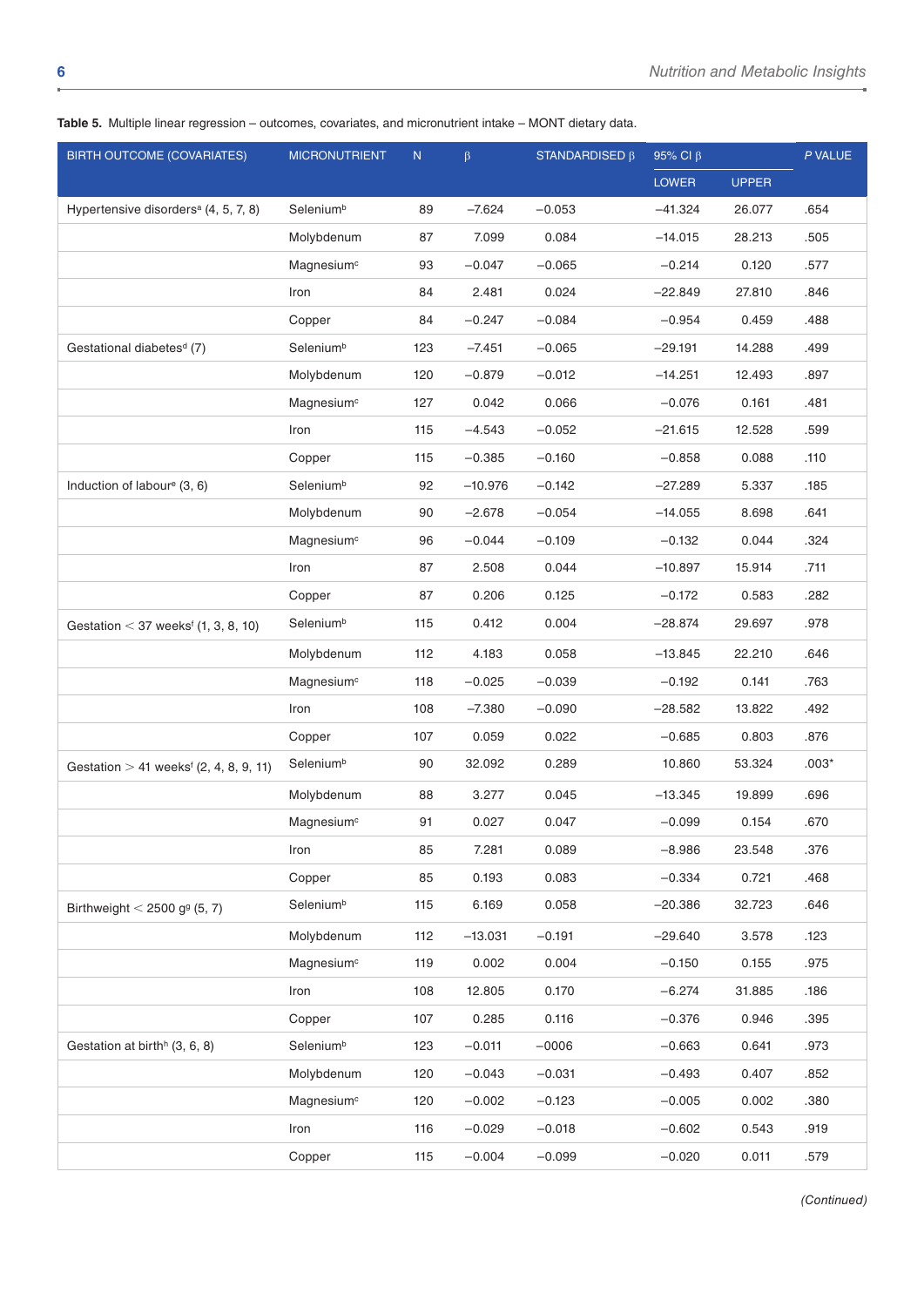## **Table 5.** (Continued)

| <b>BIRTH OUTCOME (COVARIATES)</b>       | <b>MICRONUTRIENT</b>   | N   | $\beta$  | STANDARDISED B | 95% CI $\beta$ |              | P VALUE |
|-----------------------------------------|------------------------|-----|----------|----------------|----------------|--------------|---------|
|                                         |                        |     |          |                | <b>LOWER</b>   | <b>UPPER</b> |         |
| Birthweight <sup>h</sup> $(1, 3, 5, 6)$ | Selenium <sup>b</sup>  | 115 | $-0.003$ | $-0.051$       | $-0.016$       | 0.010        | .674    |
|                                         | Molybdenum             | 112 | 0.004    | 0.116          | $-0.004$       | 0.013        | .340    |
|                                         | Magnesium <sup>c</sup> | 119 | 0.000    | $-0.118$       | 0.000          | 0.000        | .333    |
|                                         | Iron                   | 108 | 0.001    | 0.022          | $-0.010$       | 0.011        | .866    |
|                                         | Copper                 | 107 | 0.000    | 0.083          | 0.000          | 0.000        | .527    |

\*Statistically significant (*P* ⩽ .05).

Note: 1 = cultural and/or linguistic diversity; 2 = parity; 3 = hypertensive disorders of pregnancy; 4 = induction of labour; 5 = birth <37 weeks; 6 = birth >41 weeks; 7 = gestation at birth; 8 = birthweight <2500 g; 9 = lean/overweight; 10 = birthweight; 11 = supplement use.

Reference categories: aNo hypertensive disorder. bCollinearity with iodine and zinc.

cCollinearity with calcium. dNo gestational diabetes. eSpontaneous labour.

f Gestation at birth 37–41 weeks. <sup>g</sup>Birthweight ≥2500 g. hContinuous variable.

**Table 6.** Multiple linear regression – outcomes and covariates – ICP-MS micronutrient values.

| <b>BIRTH OUTCOME (COVARIATES)</b>                  | <b>MICRONUTRIENT</b> | N   | $\beta$  | <b>STANDARDISED</b> | 95% Cl β     |              | $\overline{P}$ |
|----------------------------------------------------|----------------------|-----|----------|---------------------|--------------|--------------|----------------|
|                                                    |                      |     |          | $\beta$             | <b>LOWER</b> | <b>UPPER</b> | VALUE          |
| Hypertensive disorders <sup>a</sup> (4, 5, 7, 8)   | Selenium             | 127 | 0.001    | 0.067               | $-0.004$     | 0.006        | .615           |
|                                                    | Molybdenum           | 117 | $-0.217$ | $-0.160$            | $-0.501$     | 0.067        | .132           |
|                                                    | Zinc                 | 127 | $-0.345$ | $-0.164$            | $-0.856$     | 0.166        | .182           |
|                                                    | Magnesium            | 127 | 0.039    | 0.251               | $-0.005$     | 0.084        | .079           |
|                                                    | Iron                 | 122 | 0.000    | $-0.024$            | 0.000        | 0.000        | .820           |
|                                                    | Calcium              | 121 | $-0.032$ | $-0.253$            | $-0.063$     | $-0.001$     | $.045*$        |
|                                                    | Copper               | 124 | $-0.031$ | $-0.048$            | $-0.170$     | 0.108        | .657           |
| Gestational diabetes <sup>b</sup> (7)              | Selenium             | 127 | 0.001    | 0.035               | $-0.005$     | 0.006        | .793           |
|                                                    | Molybdenum           | 117 | 0.112    | 0.071               | $-0.216$     | 0.440        | .499           |
|                                                    | Zinc                 | 127 | 0.126    | 0.052               | $-0.460$     | 0.712        | .670           |
|                                                    | Magnesium            | 127 | $-0.016$ | $-0.088$            | $-0.067$     | 0.034        | .529           |
|                                                    | Iron                 | 122 | 0.000    | $-0.068$            | 0.000        | 0.000        | .514           |
|                                                    | Calcium              | 121 | 0.029    | 0.196               | $-0.007$     | 0.065        | .114           |
|                                                    | Copper               | 124 | $-0.039$ | $-0.052$            | $-0.198$     | 0.120        | .628           |
| Induction of labour <sup>c</sup> (3, 6)            | Selenium             | 127 | 0.000    | 0.010               | $-0.008$     | 0.009        | .944           |
|                                                    | Molybdenum           | 117 | 0.125    | 0.054               | $-0.368$     | 0.618        | .615           |
|                                                    | Zinc                 | 127 | 0.600    | 0.168               | $-0.282$     | 1.483        | .180           |
|                                                    | Magnesium            | 127 | $-0.038$ | $-0.142$            | $-0.114$     | 0.038        | .324           |
|                                                    | Iron                 | 122 | 0.000    | $-0.117$            | 0.000        | 0.000        | .273           |
|                                                    | Calcium              | 121 | 0.027    | 0.128               | $-0.028$     | 0.083        | .327           |
|                                                    | Copper               | 124 | 0.044    | 0.040               | $-0.194$     | 0.282        | .715           |
| Gestation < 37 weeks <sup>d</sup> (1, 3, 6, 8, 10) | Selenium             | 127 | $-0.001$ | $-0.030$            | $-0.005$     | 0.004        | .762           |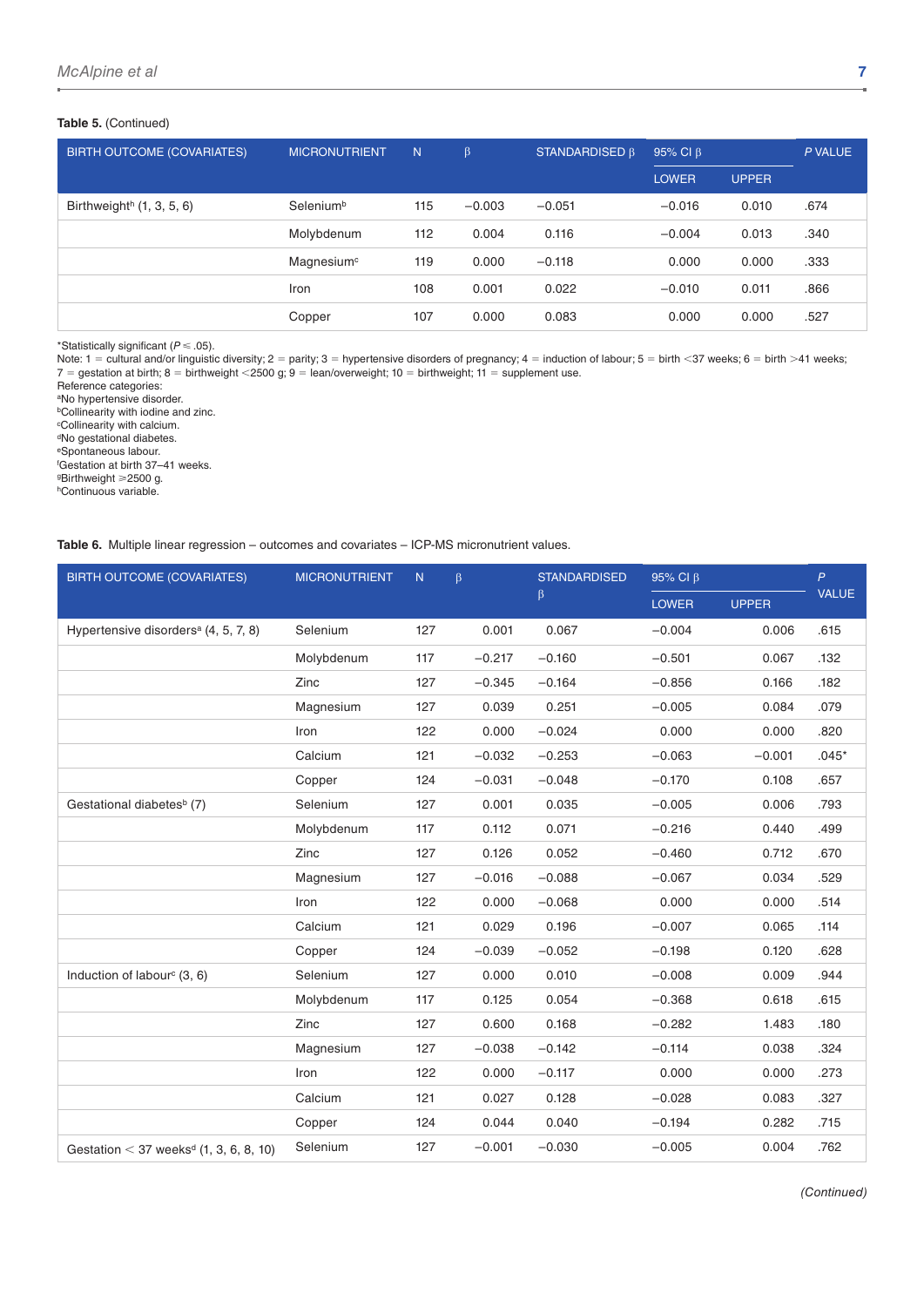## **Table 6.** (Continued)

| <b>BIRTH OUTCOME (COVARIATES)</b>                | <b>MICRONUTRIENT</b> | ${\sf N}$ | $\beta$     | <b>STANDARDISED</b> | $95\%$ Cl $\beta$ |              | $\overline{P}$ |
|--------------------------------------------------|----------------------|-----------|-------------|---------------------|-------------------|--------------|----------------|
|                                                  |                      |           |             | β                   | <b>LOWER</b>      | <b>UPPER</b> | VALUE          |
|                                                  | Molybdenum           | 117       | 0.150       | 0.095               | $-0.109$          | 0.409        | .252           |
|                                                  | Zinc                 | 127       | $-0.015$    | $-0.006$            | $-0.460$          | 0.430        | .948           |
|                                                  | Magnesium            | 127       | $-0.041$    | $-0.223$            | $-0.080$          | $-0.002$     | $.042*$        |
|                                                  | Iron                 | 122       | 0.000       | $-0.018$            | 0.000             | 0.000        | .816           |
|                                                  | Calcium              | 121       | 0.000       | 0.003               | $-0.027$          | 0.028        | .978           |
|                                                  | Copper               | 124       | 0.021       | 0.028               | $-0.101$          | 0.144        | .729           |
| Gestation $> 41$ weeks <sup>d</sup> (2, 4, 8, 9) | Selenium             | 127       | 0.002       | 0.088               | $-0.004$          | 0.007        | .548           |
|                                                  | Molybdenum           | 117       | 0.149       | 0.106               | $-0.171$          | 0.469        | .356           |
|                                                  | Zinc                 | 127       | 0.192       | 0.088               | $-0.388$          | 0.773        | .511           |
|                                                  | Magnesium            | 127       | $-0.008$    | $-0.048$            | $-0.058$          | 0.042        | .757           |
|                                                  | Iron                 | 122       | 0.000       | 0.039               | 0.000             | 0.000        | .733           |
|                                                  | Calcium              | 121       | 0.025       | 0.188               | $-0.012$          | 0.061        | .180           |
|                                                  | Copper               | 124       | $-0.008$    | $-0.012$            | $-0.175$          | 0.160        | .928           |
| Birthweight $<$ 2500 g <sup>e</sup> (5, 7)       | Selenium             | 127       | $-0.001$    | $-0.037$            | $-0.005$          | 0.004        | .703           |
|                                                  | Molybdenum           | 117       | $-0.189$    | $-0.111$            | $-0.446$          | 0.068        | .148           |
|                                                  | Zinc                 | 127       | 0.020       | 0.008               | $-0.440$          | 0.480        | .932           |
|                                                  | Magnesium            | 127       | 0.028       | 0.144               | $-0.012$          | 0.068        | .163           |
|                                                  | Iron                 | 122       | 0.000       | 0.059               | 0.000             | 0.000        | .436           |
|                                                  | Calcium              | 121       | 0.017       | 0.105               | $-0.012$          | 0.045        | .249           |
|                                                  | Copper               | 124       | $-0.027$    | $-0.034$            | $-0.152$          | 0.098        | .670           |
| Gestation at birth <sup>f</sup> (3, 6, 8)        | Selenium             | 127       | 0.050       | 0.043               | $-0.116$          | 0.215        | .553           |
|                                                  | Molybdenum           | 117       | $-40.066$   | $-0.047$            | -130.952          | 50.819       | .416           |
|                                                  | Zinc                 | 127       | 30.145      | 0.023               | $-140.388$        | 200.679      | .722           |
|                                                  | Magnesium            | 127       | 0.205       | 0.020               | $-10.310$         | 10.721       | .788           |
|                                                  | Iron                 | 122       | 0.001       | 0.014               | $-0.004$          | 0.005        | .797           |
|                                                  | Calcium              | 121       | $-0.307$    | $-0.038$            | $-10.411$         | 0.797        | .582           |
|                                                  | Copper               | 124       | $-0.569$    | $-0.014$            | $-50.347$         | 40.209       | .814           |
| Birthweight <sup>f</sup> (1, 3, 5, 6)            | Selenium             | 127       | 10.368      | 0.030               | $-80.505$         | 110.241      | .784           |
|                                                  | Molybdenum           | 117       | $-1820.107$ | $-0.052$            | $-7760.157$       | 4110.944     | .544           |
|                                                  | Zinc                 | 127       | 1240.280    | 0.023               | $-9200.659$       | 11 690.219   | .814           |
|                                                  | Magnesium            | 127       | $-30.125$   | $-0.008$            | $-950.112$        | 880.862      | .946           |
|                                                  | Iron                 | 122       | $-0.082$    | $-0.056$            | $-0.325$          | 0.161        | .504           |
|                                                  | Calcium              | 121       | $-50.074$   | $-0.016$            | $-700.743$        | 600.595      | .878           |
|                                                  | Copper               | 124       | 2310.404    | 0.141               | $-520.331$        | 5150.138     | .109           |

\*Statistically significant (*P* ⩽ .05).

Note: 1 = cultural and/or linguistic diversity; 2 = parity; 3 = hypertensive disorders of pregnancy; 4 = induction of labour; 5 = birth <37k; 6 = birth >41k; 7 = gestation at birth; 8 = birthweight <2500 g; 9 = lean/overweight; 10 = birthweight.

Reference categories:

aNo hypertensive disorder.

**bNo gestational diabetes.** 

cSpontaneous labour.

dGestation at birth 37–41 weeks.  $e$ Birthweight  $\geq$ 2500 g.

f Continuous variable.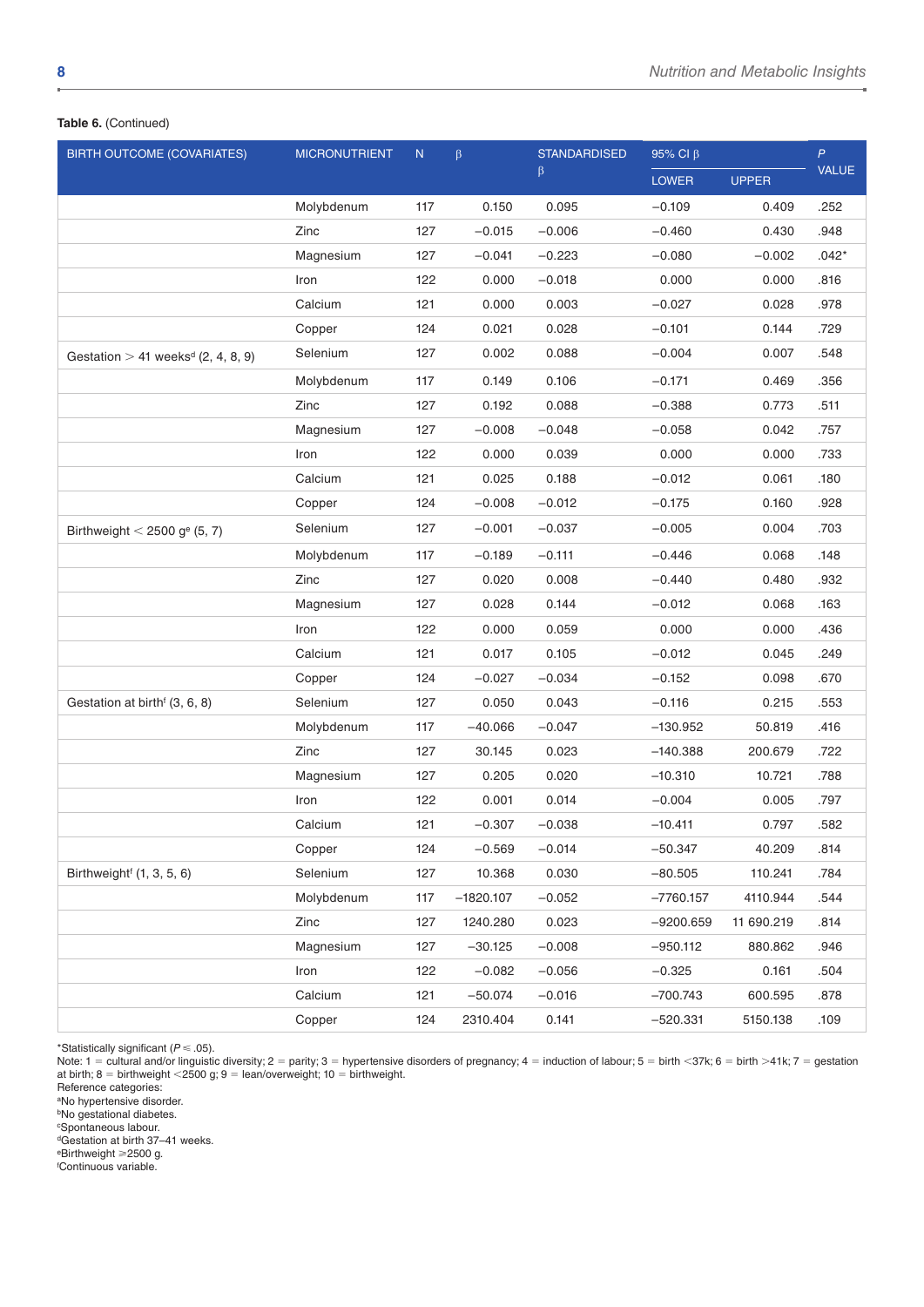Supplement use was significantly associated with education (*P* = .047), smoking (*P* = .014), and parity (*P* = .013, [Supplemental Appendix 1\)](https://journals.sagepub.com/doi/suppl/10.1177/1178638819879444), which were retained in the chisquare (Table 1) and logistic regression analysis (Table 2). The use of supplements was more likely in nulliparous women (*P* = .004) and most significantly associated with university-level education ( $P = .007$ ); smokers were less likely to have used supplements than nonsmokers  $(P = .025, \text{Table 2}).$ 

Dietary iodine, zinc and selenium were found to be collinear; selenium was retained as the representative variable for these in subsequent regression analysis. Similarly, electrolytes calcium and magnesium demonstrated collinearity [\(Supplemental Appendix 1\)](https://journals.sagepub.com/doi/suppl/10.1177/1178638819879444), with magnesium considered representative of the two. Serum elemental values demonstrated correlations with several descriptive variables ([Supplemental](https://journals.sagepub.com/doi/suppl/10.1177/1178638819879444) [Appendix 2](https://journals.sagepub.com/doi/suppl/10.1177/1178638819879444)), including body mass index (Fe; *P* = .021; Cu;  $P \leq .001$ , maternal age (Ca;  $P = .017$ ), level of education (Ca;  $P = .017$ ), and cultural and/or linguistic diversity (Mo; *P* = .022). Serum iodine was correlated with all other reported elements [\(Supplemental Appendix 2\)](https://journals.sagepub.com/doi/suppl/10.1177/1178638819879444). None of the correlation coefficients attained the  $r = 0.7$  level, and as such each was retained in the regression models individually. Supplement use was not associated with any examined outcome in either the dietary intake or serum sample data; relationships with descriptive groups were considered in the final regression models.

Calculated mean daily dietary values exceeded national recommended daily intakes during trimester 2 and 3 for all elements; these results were exacerbated by the inclusion of supplements in dietary calculations (Table 3). Dietary totals of iodine, zinc, iron, and selenium demonstrated a significant mean increase with the use of supplements  $(P < .001)$ . Mean copper levels  $(P = .007)$  were also significantly higher in women using these supplements compared to women declaring no multivitamin use (Table 3). Women using supplements were found to exhibit mean dietary values up to double the recommended daily intake (iodine: 350 vs 220 μg/day [59%], zinc: 24 vs 11 mg/day [118%], iron: 70 vs 27 mg/day [159%], selenium: 123 vs 65 μg/day [89%], copper 2.44 vs 1.3 [87%]). However, these excesses did not translate to serum values, as no significant differences were found between elemental means in supplement and nonsupplement users (Table 4).

Mean dietary values of zinc and selenium were significantly higher in women birthing beyond 41 completed weeks (Figures 1 and 2). Multiple regression analysis examining this relationship demonstrated a significant increase in the odds of birth beyond 41 weeks gestation with increasing dietary intake of selenium when controlling for confounders ( $\beta = 32.092, 95\%$  $CI = 10.860 - 53.324, P = .003$ ; Table 4). Serum values reported by ICP-MS analysis all fell within the current pregnancy reference ranges for the second and third trimester except for mean calcium and copper; these values exceeded pregnancy reference ranges (Table 4). Multiple regression analysis demonstrated that the risk of HDP increased with decreasing serum calcium



**Figure 1.** Mean dietary selenium intake in births before and after 41 completed weeks gestation.





levels ( $\beta$  = -0.032, 95% CI = -0.063 to -0.001, *P* = .045; Table 6); decreasing serum magensium levels were associated with an increase in the risk of pre-term birth ( $\beta$  = -0.041, 95%) CI =  $-0.080$  to  $-0.002$ ,  $P = .042$ ; Table 6). No significant relationship was found between serum or dietary mineral levels, the incidence of low birthweight infants, GDM, or preterm birth.

## **Discussion**

This research aimed to assess selected dietary and serum trace element levels in a sample of pregnant women of South East Queensland, and determine any evidence of an effect of supplements on their health and birth outcomes. Women of this cohort exhibited dietary mineral consumption in excess to recommended daily intake,<sup>26</sup> while mean serum values fell largely within the reference ranges for trimesters 2 and 3 of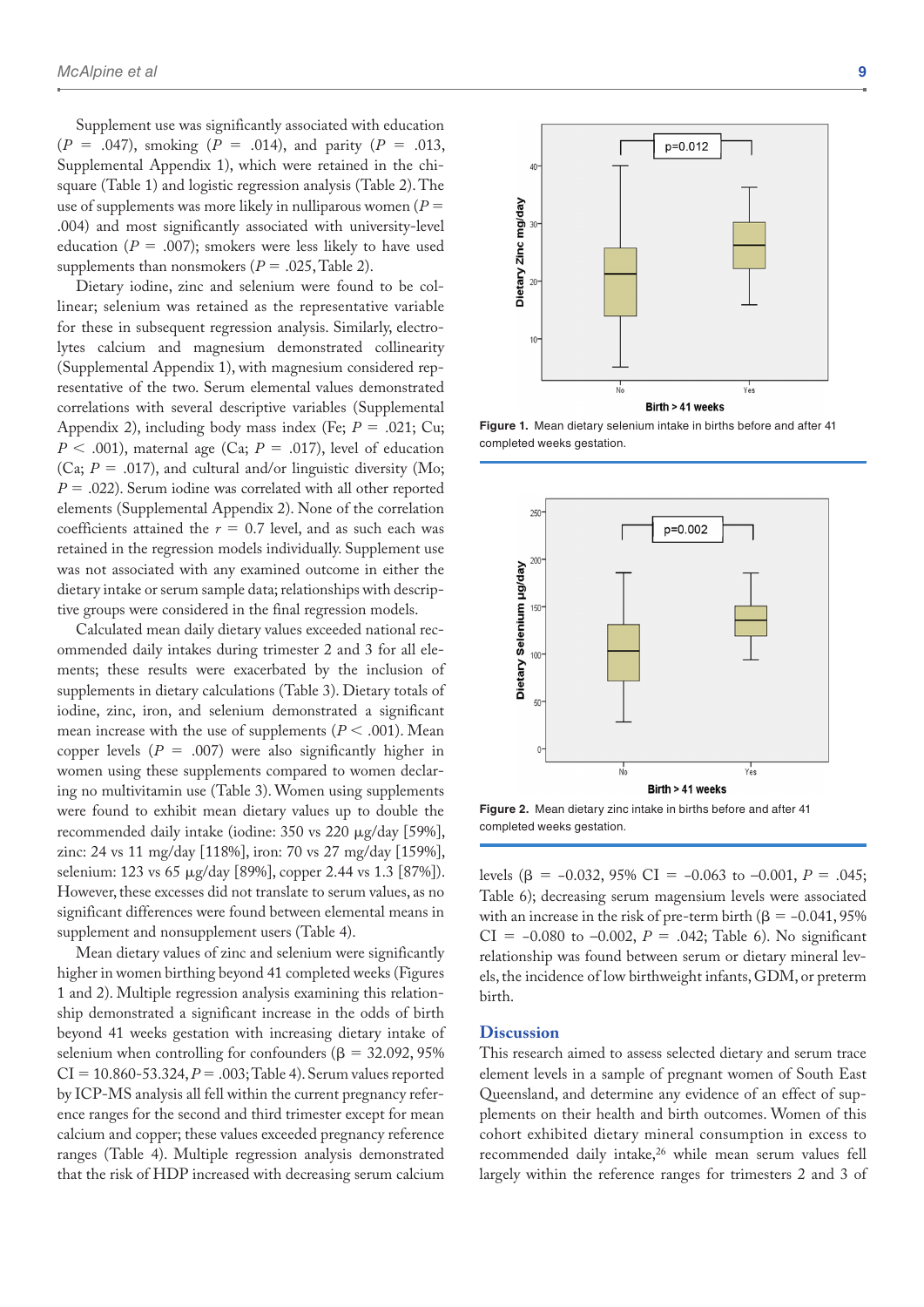pregnancy,<sup>31</sup> irrespective of supplement use. This finding suggests that the use of supplements had no effect on serum elemental profiles, a result further supported by the lack of significant difference in the mean values of individual elements in those who did and did not consume supplements. High levels of dietary selenium, zinc, iodine, and copper were evident in this group of women. Seafood, including crustaceans/shellfish and white-fleshed fish, were high-quality, easily-accessed sources of these minerals for the cohort. Their consumption was reported by 26.8% and 73.2% of participants respectively, potentially accounting for the high dietary intake calculations. Despite homeostatic mechanisms working to store, utilise, and excrete these potentially toxic elements, supplemental intake of these minerals in this cohort of women may result in subclinical excesses and subsequent hypo and hyperthyroid states.<sup>32</sup> However, data regarding these elements and their excess on parturition is sparse and mixed, with most of the research examining these nutrients and outcomes in states of deficiency.

While the exact mechanisms linking endocrine function and the timing of spontaneous labour are yet to be elucidated, research strongly supports a relationship between thyroid function and natural timing of birth.33 Recent literature has reported the potential role of thyroid hormones in placental development, function, and protection, adding to the existing body of evidence regarding placental integrity and oxidative stress in premature labour.34,35 In addition, maternal thyroid function largely dictates that of the foetus,<sup>36</sup> knowledge underpinning seminal work surrounding the necessity of thyroid hormones for brown fat and lung development in-utero.<sup>37</sup> Given the role of lung maturation in foetal-maternal signalling and initiation of parturition,<sup>38</sup> it could be argued that the influence of thyroid hormones and their mediators – including selenium, zinc, and copper – extends beyond the maternal physiology into that of the foetus and its contribution to the initiation of labour.

Zinc and selenium are vital to endocrine function. In addition to their roles in protection against oxidative stress in the thyroid, these micronutrients interact with iodine in the form of thyroid hormones, facilitating the conversion of prohormone thyroxine (T4) to its biologically active form 3,5,3′-triiodothyronine (T3).39 Selenocysteine and zinc perform pivotal roles in this conversion; as such, suboptimal iodine, copper, selenium, or zinc levels have the potential to affect the amount of active thyroid hormone available for normal endocrine function.39,40 In turn, these levels have the capacity to affect the regulatory relationship between the thyroid, pituitary, and hypothalamic (HPT axis) hormones, in particular, the downregulation of this axis with advancing pregnancy in response to changing levels of human chorionic gonadotropin (hCG).41 In addition, the increase in thyroid-binding globulin (TBG) in the second and third trimesters result in a functional reduction in active T3 in healthy women with uncomplicated pregnancies.<sup>41</sup> It is possible that dietary excess of these minerals disrupts these mechanisms, affecting the processes involved in spontaneous labour.

Zinc is a pivotal mineral in the maintenance of normal function, demonstrating antioxidant and anti-inflammatory properties and a key role in protein synthesis, cellular division, and immunity.42,43 In the context of labour, these properties may have the capacity to inhibit the systemic inflammatory response required for spontaneous parturition.44,45 Previous research reports an association between low maternal zinc levels and preterm labour,<sup>46</sup> and reduced odds of preterm labour in at-risk groups with zinc supplementation.3,47 This study supports both of these findings and those of prior research regarding the positive association between zinc supplementation and extended gestational length in healthy women with uncomplicated pregnancies.48

Selenium is crucial to many biological functions and is central to the human selenoproteome. This family of 25 known selenoproteins dictate function across numerous mechanisms, including inflammatory and immune response.8 Current literature has highlighted the role of low selenium intake in the aetiology of pre-eclampsia,6,49,50 a finding supported by the association between HDPs, induction of labour, and reduced selenium levels found in this analysis. Furthermore, emerging evidence suggests that low selenium levels influence the incidence of idiopathic preterm birth,<sup>51,52</sup> with placental observations between term and preterm gestations demonstrating lower concentrations of anti-inflammatory elements including zinc and selenium than the term specimens. This finding is thought to be due to the actions of enzymes such as seleniumdependent glutathione peroxidase (GPx-3) and copper/zinc superoxide dismutase, antioxidant proteins requiring these trace elements.<sup>52</sup> Deficiencies in these minerals may result in a failure to regulate inflammatory processes in the quiescent uterus leading to spontaneous labour. This perspective is supported by evidence of a relationship between maternal selenium status, cord serum GPx-3 levels and gestational age at birth.53 As such, high dietary selenium may have the capacity to inhibit inflammatory processes necessary for spontaneous labour, potentially contributing to the extended length of gestation in this group of women.

Examination of the MONT FFQ data found the median energy intake of the cohort to be 12 743 kJ/day (5925-33 970 kJ/day), a figure within the calculated requirements of pregnant women in this group (7200-14 600 kJ/day).26 While over and under-reporting are potential limitations of this analysis, the trimmed mean did not significantly differ from the standard; both fell within the recommended energy intake for the eligible gestation and as such outliers were retained, contributing to final intake calculations. As such, the data collected by the MONT reflects a realistic level of mineral intake and dietary behaviour across the cohort. Despite the ongoing validation of the MONT representing a potential limitation in this study, to date, results in this research support its use and reliability in terms of dietary data collection.

No evidence of benefit regarding supplement use was evident in the outcomes examined in this cohort. In contrast to literature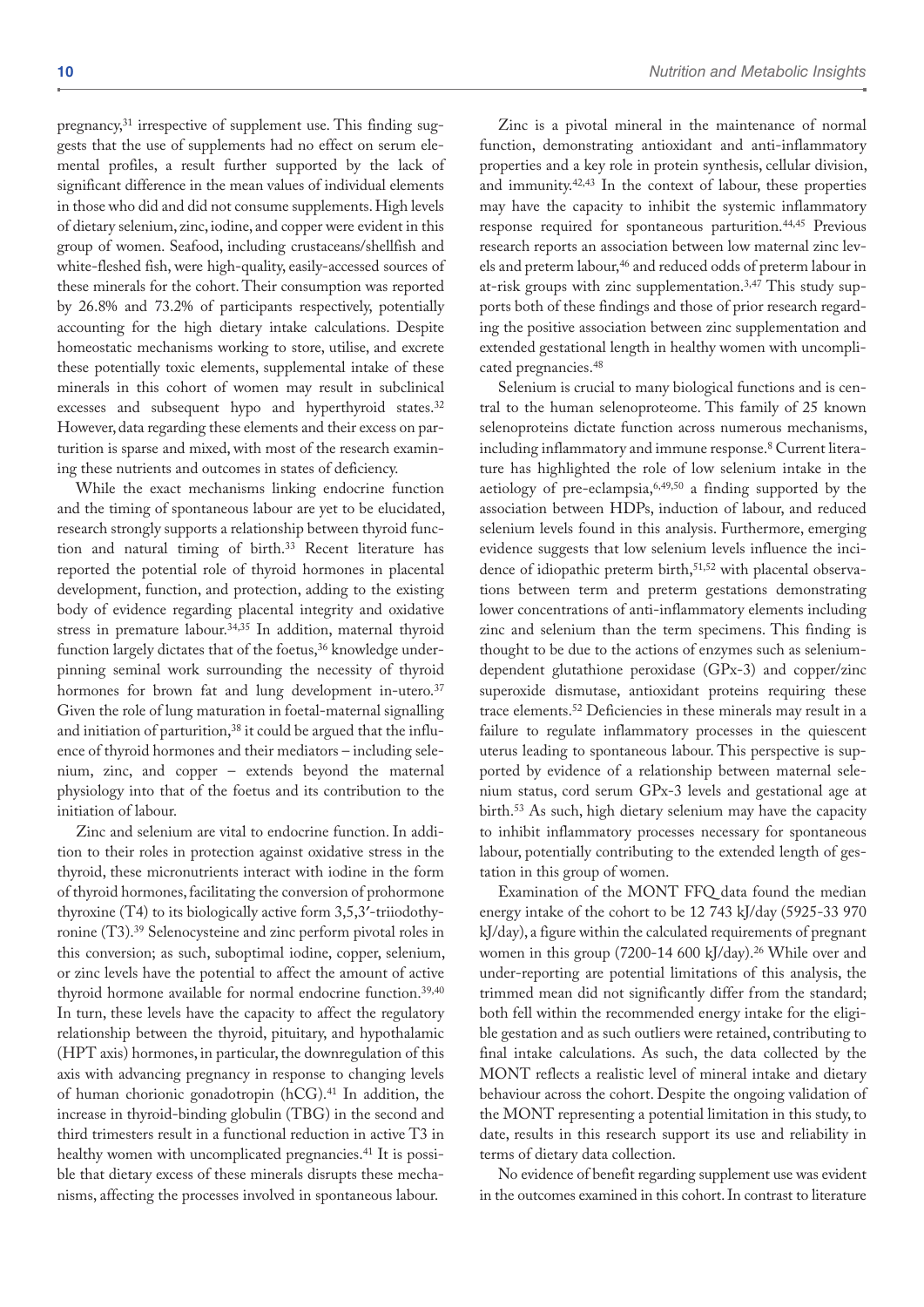published in low and middle-income countries and high-risk groups, the lack of association between supplementation, serum values, and preterm birth in this cohort suggest that the protective effect of minerals on the incidence of idiopathic preterm labour are moot in this nutritionally replete population. Conversely, excessive dietary selenium, iodine, and zinc were associated with an increase in births beyond 41 weeks gestation. Further research is required to examine methods that identify individual needs and assess the potential for harm before recommending multiple micronutrient or mineral supplements during pregnancy.

## **Conclusion**

Women of this cohort exhibited serum mineral levels within current pregnancy reference ranges, a finding consistent with the dietary data declarations. Prolonged pregnancy was associated with excessive dietary intake of zinc, iodine, and selenium in this cohort, irrespective of maternal supplement use. This nutritionally replete population demonstrated no evidence of benefit concerning supplements and their effect on birth outcomes. Further research is required to determine individual need and minimise the potential for harm prior to recommending pregnancy supplements.

## **Acknowledgements**

The authors gratefully acknowledge the support and assistance of the midwives and management of the Gold Coast University and Royal Brisbane and Women's Hospitals and the Griffith University School of Medical Science pregnancy research team on this project.

## **Author Contributions**

JMMc conceptualisation, design, research and writing the initial draft (65%). DRMc: content and authorship regarding the ICP-MS methodology and analysis (20%). LV, JJV and AVP contributed 5% each in guidance, supervision and reviewing the manuscript.

#### **ORCID iDs**

Janelle M McAlpine D <https://orcid.org/0000-0002-1157-9527> Lisa Vincze **iD** <https://orcid.org/0000-0003-0669-7147>

#### **Supplemental Material**

Supplemental material for this article is available online.

#### **References**

- 1. Shand AW, Walls M, Chatterjee R, Nassar N, Khambalia AZ. Dietary vitamin, mineral and herbal supplement use: a cross-sectional survey of before and during pregnancy use in Sydney, Australia. *Aust N Z J Obstet Gynaecol*. 2016;56:154-161.
- 2. De-Regil LM, Palacios C, Lombardo L, Peña-Rosas JP. Vitamin D supplementation for women during pregnancy. *Cochrane Database Syst Rev*. 2016;2:CD008873.
- 3. Ota E, Mori R, Middleton P, et al. Zinc supplementation for improving pregnancy and infant outcome. *Cochrane Database Syst Rev*. 2015;2:CD000230.
- Keats EC, Haider BA, Tam E, Bhutta ZA. Multiple-micronutrient supplementation for women during pregnancy. *Cochrane Database Syst Rev*. 2019;4: CD004905.
- 5. Gernand AD, Simhan HN, Baca KM, Caritis S, Bodnar LM. Vitamin D, preeclampsia, and preterm birth among pregnancies at high risk for pre-eclampsia: an analysis of data from a low-dose aspirin trial. *BJOG*. 2017;124:1874-1882.
- 6. Xu M, Guo D, Gu H, Zhang L, Lv S. Selenium and preeclampsia: a systematic review and meta-analysis. *Biol Trace Elem Res*. 2016;171:283-292.
- 7. Baltaci AK, Mogulkoc R, Baltaci SB. Review: the role of zinc in the endocrine system. *Pak J Pharm Sci*. 2019;32:231.
- 8. Avery JC, Hoffmann PR. Selenium, selenoproteins, and immunity. *Nutrients*. 2018;10:1203.
- 9. Department of Health. *Clinical Practice Guidelines: Pregnancy Care*. Canberra, ACT, Australia: Australian Government; 2018.
- 10. Viswanathan M, Treiman KA, Kish-Doto J, Middleton JC, Coker-Schwimmer EJL, Nicholson WK. Folic acid supplementation for the prevention of neural tube defects: an updated evidence report and systematic review for the US preventive services task force. *JAMA*. 2017;317:190-203.
- 11. Harding KB, Pena-Rosas JP, Webster AC, et al. Iodine supplementation for women during the preconception, pregnancy and postpartum period. *Cochrane Database Syst Rev*. 2017:CD011761.
- 12. Wolf HT, Hegaard HK, Huusom LD, Pinborg AB. Multivitamin use and adverse birth outcomes in high-income countries: a systematic review and metaanalysis. *Am J Obstet Gynecol*. 2017;217:404.e1-404.e30.
- 13. Blumfield ML, Hure AJ, Macdonald-Wicks L, Smith R, Collins CE. A systematic review and meta-analysis of micronutrient intakes during pregnancy in developed countries. *Nutr Rev*. 2013;71:118-132.
- 14. Malek L, Umberger WJ, Makrides M, Collins CT, Zhou SJ. Understanding motivations for dietary supplementation during pregnancy: a focus group study. *Midwifery*. 2018;57:59-68.
- 15. Marinello V, Buckton C, Combet E. Harmless? Mixed perception and awareness of vitamin and mineral supplements. *Proc Nutr Soc*. 2016;75:E66.
- 16. Konz T, Migliavacca E, Dayon L, et al. ICP-MS/MS-based ionomics: a validated methodology to investigate the biological variability of the human ionome. *J Proteome Res*. 2017;16:2080-2090.
- 17. Meyer S, Markova M, Pohl G, et al. Development, validation and application of an ICP-MS/MS method to quantify minerals and (ultra-)trace elements in human serum. *J Trace Elem Med Biol*. 2018;49:157-163.
- 18. McAlpine JM, Perkins AV, Vanderlelie JJ. Design, development, and evaluation of the Maternal Outcomes and Nutrition Tool (MONT). *Matern Child Nutr*. 2018:e12634.
- 19. Barnett MP, Chiang VS, Milan AM, et al. Plasma elemental responses to red meat ingestion in healthy young males and the effect of cooking method. *Eur J Nutr*. 2019;58:1047-1054.
- 20. De Blas Bravo I, Sanz Castro R, Lopez Riquelme N, Tormo Diaz C, Apraiz Goyenaga D. Optimization of the trace element determination by ICP-MS in human blood serum. *J Trace Elem Med Biol*. 2007;21:14-17.
- 21. Brantsaeter AL, Haugen M, Alexander J, Meltzer HM. Validity of a new food frequency questionnaire for pregnant women in the Norwegian Mother and Child Cohort Study (MoBa). *Matern Child Nutr*. 2008;4:28-43.
- 22. Willett WC, Sampson L, Stampfer MJ, et al. Reproducibility and validity of a semiquantitative food frequency questionnaire. *Am J Epidemiol*. 1985;122: 51-65.
- 23. Boucher B, Cotterchio M, Kreiger N, Nadalin V, Block T, Block G. Validity and reliability of the Block98 food-frequency questionnaire in a sample of Canadian women. *Public Health Nutr*. 2006;9:84-93.
- 24. Subar AF, Thompson FE, Kipnis V, et al. Comparative validation of the Block, Willett, and National Cancer Institute food frequency questionnaires: the eating at America's Table Study. *Am J Epidemiol*. 2001;154:1089-1099.
- 25. Food Standards Australia and New Zealand. Australian food composition database. [http://www.foodstandards.gov.au/science/monitoringnutrients/afcd/Pages/](http://www.foodstandards.gov.au/science/monitoringnutrients/afcd/Pages/default.aspx) [default.aspx](http://www.foodstandards.gov.au/science/monitoringnutrients/afcd/Pages/default.aspx). Updated 2017. Accessed February 4, 2018.
- 26. Australian National Health and Medical Research Council & New Zealand Ministry of Health. Nutrient reference values for Australia and New Zealand. [https://www.nrv.gov.au/home.](https://www.nrv.gov.au/home) Updated 2017. Accessed 23 March, 2019.
- 27. Pathology Queensland. *Reference Intervals for General Chemistry, General Immunoassay and Blood Gas Analyser Tests Performed in Chemical Pathology*. Gold Coast, QLD, Australia: Queensland Health; 2018.
- 28. Focus Information Technology. *Normal Reference Ranges and Laboratory Values in Pregnancy*. [http://perinatology.com/Reference/Reference%20Ranges/Refer](http://perinatology.com/Reference/Reference%20Ranges/Reference%20for%20Serum.htm)[ence%20for%20Serum.htm.](http://perinatology.com/Reference/Reference%20Ranges/Reference%20for%20Serum.htm) Updated 2018. Accessed 5 March, 2019.
- James D, Steer P, Weiner C, et al. Pregnancy and laboratory studies: a reference table for clinicians. *Obstet Gynecol*. 2010;115:868.
- 30. Australian Institute of Health and Welfare (AIHW). *Australia's Mothers and Babies 2016—In Brief*. Canberra, ACT, Australia: AIHW; 2018.
- 31. Zhang Z, Yuan E, Liu J, et al. Gestational age-specific reference intervals for blood copper, zinc, calcium, magnesium, iron, lead, and cadmium during normal pregnancy. *Clin Biochem*. 2013;46:777-780.